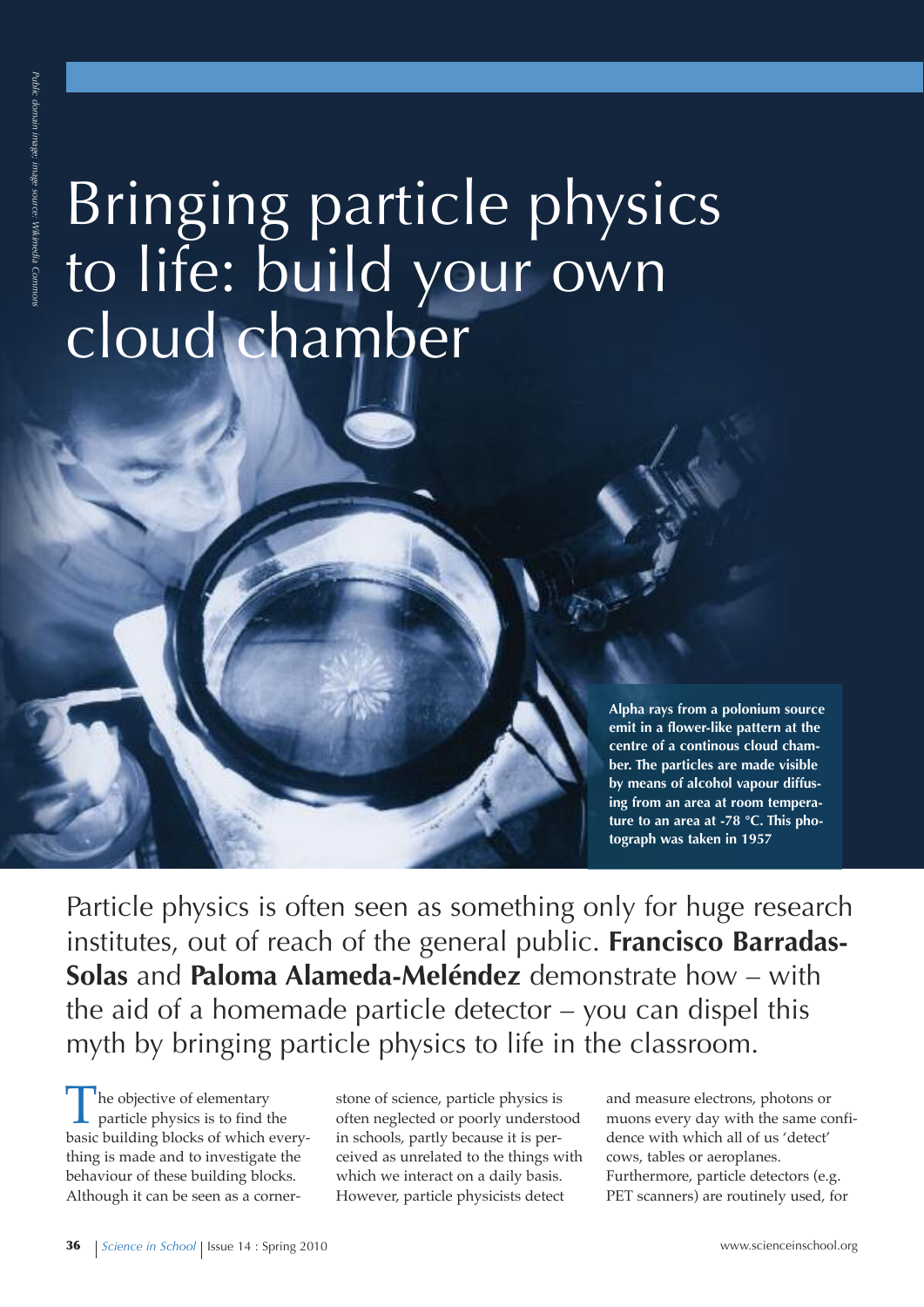## **Teaching activities**

example, by medical physicists to detect tumours and monitor the function of internal organs.

Here we demonstrate how to bring particle physics to life in the classroom, using possibly the simplest type of particle detector: a continuously sensitive diffusion cloud chamber. This homemade version consists simply of an airtight fish tank full of air and alcohol vapour, cooled to a very low temperature, which can be used to detect charged particles, particularly cosmic ray muons, if they have enough energy.

#### **Elementary particles**

Elementary particles are the simplest elements from which *everything* is made. They are not just the building blocks of matter and radiation, but also give rise to the interactions between them (for more details of elementary particles, see Landua & Rau, 2008). These particles carry energy and momentum, and can thus be seen by detectors. Strictly speaking, you cannot directly see any particles – instead, their passage through detectors is inferred from the effects they cause, such as ionisation (for charged particles). That is precisely what we do when we observe the condensation trail left in the sky by an aeroplane that we cannot see – and what we can do with our homemade cloud chamber.

#### **The continuously sensitive diffusion cloud chamber**

This cloud chamber is basically an airtight container filled with a mixed atmosphere of air and alcohol vapour. Liquid alcohol evaporates from a reservoir and diffuses through the air from the top to the bottom of the chamber. Cooling the base with dry ice (solid carbon dioxide, which is at a constant temperature of around -79 ºC while it sublimates) results in a strong vertical temperature gradient, so that a zone with supersaturated alcohol vapour forms close to the bottom. This *sensitive layer* is unstable, with

more very cold alcohol vapour than it can hold. The process of condensation of vapour into liquid can be triggered by the passage of a charged particle with enough energy to ionise atoms in its path. These ions are the condensation nuclei around which liquid droplets form to make a trail.

### **Assembly and operation** Materials

- **·** Straight-sided, clear plastic or glass container (e.g. a fish tank) with a base about 30 cm x 20 cm, and a height around 20 cm (other sizes can be used, but the effects may vary)
- **·** Aluminium sheet (about <sup>1</sup> mm thick, same thickness as the base of the fish tank)
- **·** Shallow tray somewhat larger than the base area of the fish tank
- **·** Two lamps, one of them strong
- **·** Strip of felt (about <sup>3</sup> cm wide and long enough to wrap around the inside of the fish tank, e.g. somewhat more than 1 m long)
- **·** Glue (not alcohol-soluble)
- **·** Black insulating tape or duct tape
- **·** Isopropyl alcohol (isopropanol)
- **·** Dry ice

**R**

**E**

**vIE**

**W**



Outline of a continuously sensitive





Cross-section of the cloud chamber

**Particle Physics**

Cosmic rays consist of subatomic particles that come from space and strike Earth's atmosphere, creating a shower of secondary particles that can be studied at the Earth's surface. Students in secondary education can usually only read about those particles in books or study them through simulations – although the particles constantly pass through our bodies.

Here, Francisco Barradas-Solas and Paloma Alameda-Meléndez present the idea that cloud chambers can be used by students as an experimental tool, enabling them to conduct their own investigations on radiation. They also provide details about the construction of a cloud chamber, equipment that can be built at school without too much difficulty, which enables students to observe these subatomic particles in the classroom by making their tracks visible.

*Vangelis Koltsakis, Greece*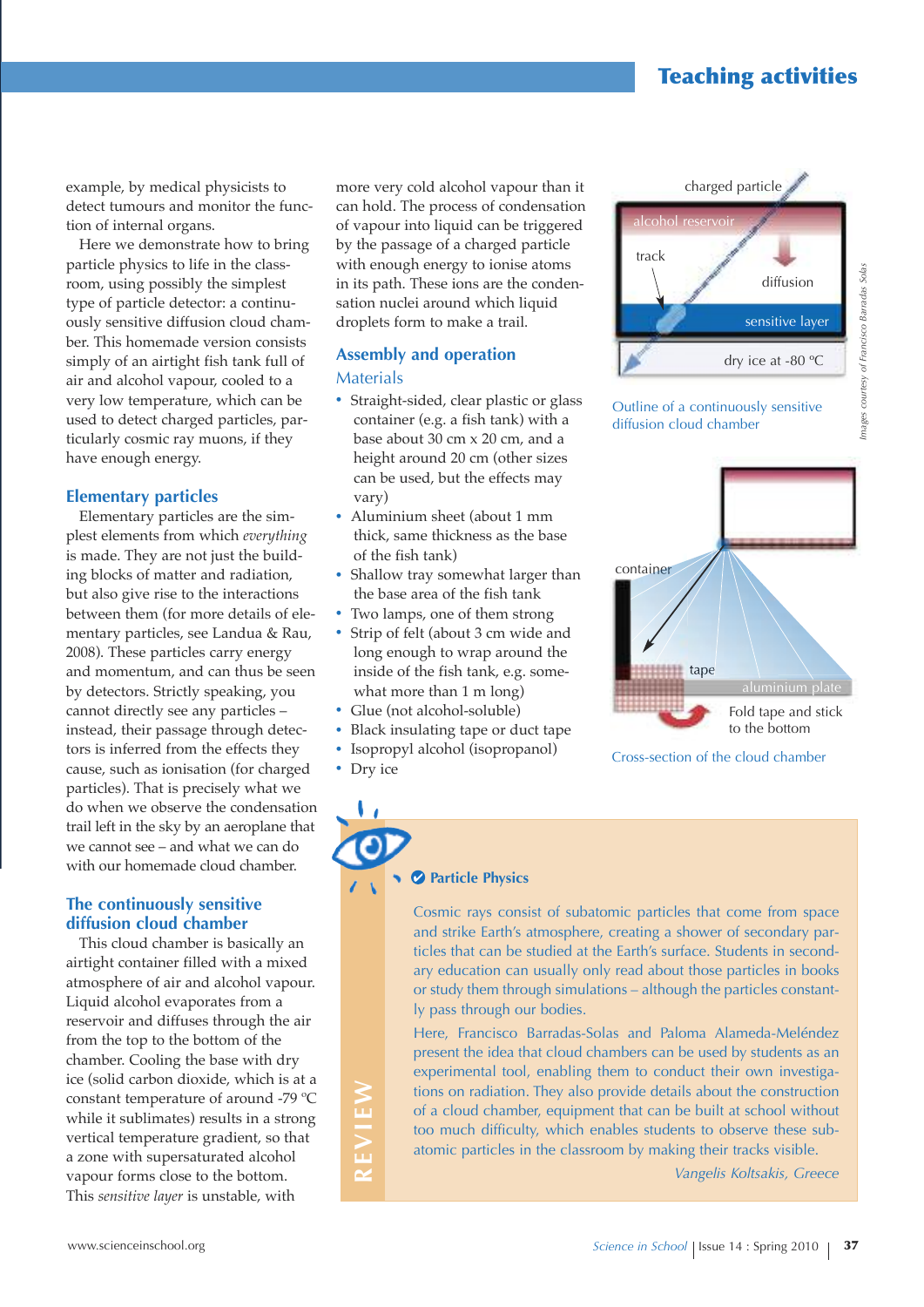## *Image prepared by Alberto Izquierdo;*



#### The chamber

*Image courtesy of Bionerd; image source: Wikimedia Commons*



Tracks of ionising radiation in a cloud chamber (thick and short: alpha particles; long and thin: beta particles)



*courtesy of Francisco Barradas Solas Image prepared by Alberto Izquierdo; courtesy of Francisco Barradas Solas*

#### **Method**

- 1. Glue a strip of felt (the alcohol reservoir) around the insides at the bottom of the fish tank (the body of the cloud chamber). Some felt can be glued to the bottom of the tank, too.
- 2. Cut the aluminium sheet to fit (as closely as possible) the top the fish tank, and cover one side of the sheet with insulating tape, forming a black surface.
- 3. Soak the felt with isopropyl alcohol (but not so much that it drips down the sides of the chamber).

**Safety note:** Do this in a well-ventilated room and remember that alcohol is flammable.

4. Turn the fish tank upside-down

over the aluminium sheet. Make sure the black side of the sheet faces upwards (to make the particle tracks more visible).

- 5. Use insulating or duct tape to fasten the aluminium sheet to the rim of the fish tank, *sealing the chamber so that it is airtight.* This is the most *critical step* and must be carefully done, as the joint will become moist and very cold during operation.
- 6. Make a flat layer of dry ice in the tray and place the chamber on top of it, making sure that its base is horizontal. To *ensure good thermal contact between the metal plate and the dry ice, avoid large chunks of dry ice*: flat sheets or dust are best, but small grains will do.

**Safety note:** Dry ice is around -79 ºC and should only be handled using thick gloves.

- 7. Keep the top of the chamber warm, for example by shining a lamp onto it. Avoid using the chamber in a cold environment, because this could prevent the correct temperature gradient from forming, meaning no tracks can be seen.
- 8. Leave the chamber undisturbed for about 10 min, until the temperature gradient is established. Shine a *bright light* through the chamber at a *low angle*, and look at the bottom of the chamber. At first you should see only an alcohol mist falling, but gradually, charged particle tracks should appear as thread-like condensation in the mist. Note: the tracks are more visible in a darkened room.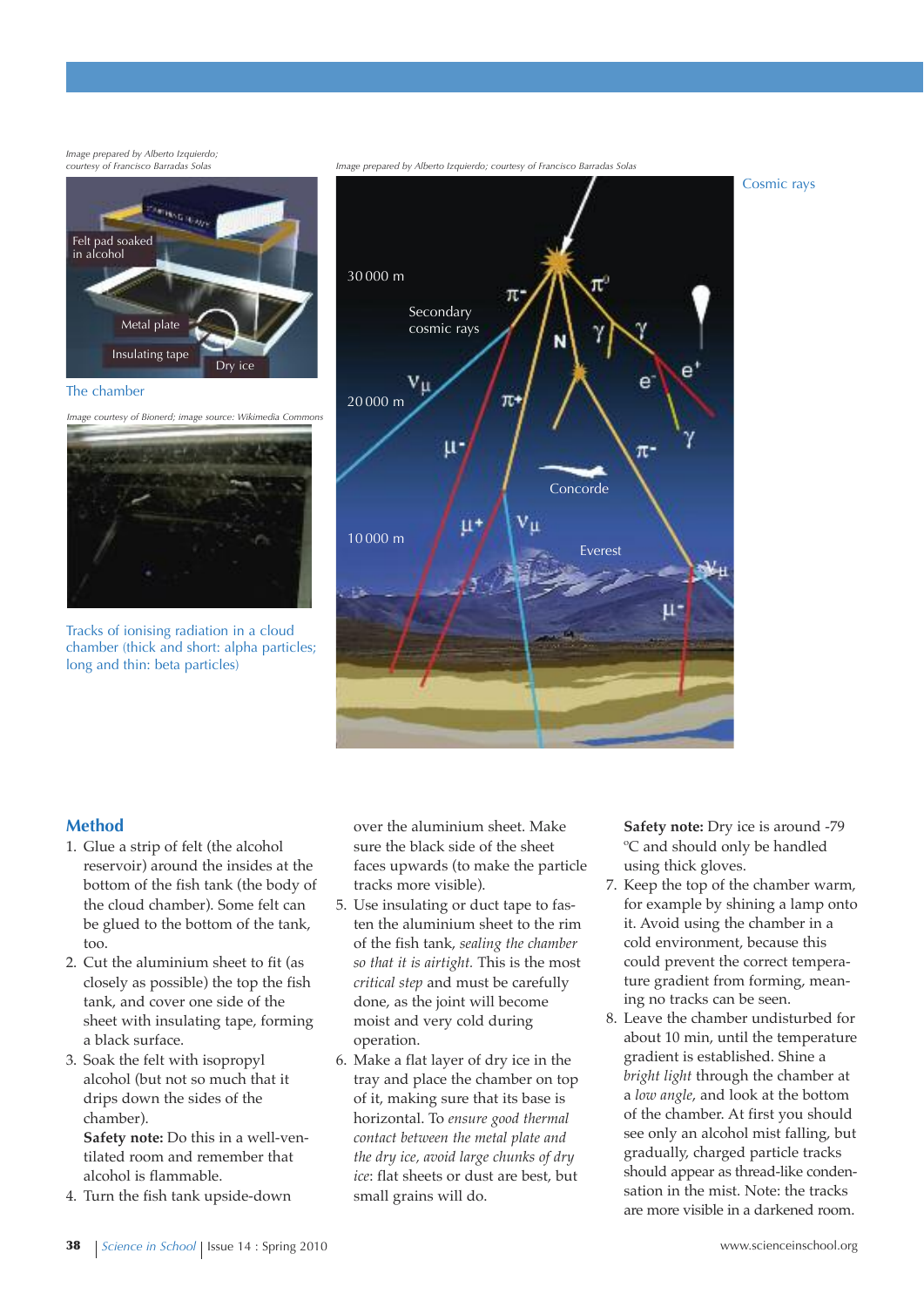## **Teaching activities**



Although any charged particle with enough energy, for example from ambient radioactivity, can leave its trail in the chamber, the majority of the tracks will be made by *secondary cosmic rays*: particles created when other particles (mostly protons) coming from outer space hit the upper atmosphere. Secondary cosmic rays travel at close to the speed of light and are absorbed by the atmosphere or decay in flight, giving rise to new particles including *muons*, which can reach the surface of Earth and are easily detected. Muons are charged elementary particles very similar to electrons except for their mass (which is two hundred times larger).

#### **What you can do with the chamber?**

In order to make the chamber really useful, we cannot limit ourselves to showing it and describing how it works. To support the explanation, we have prepared a short, simply written comic strip<sup>w1</sup> (see above), showing how the chamber works and illustrating the origin and composition of cosmic rays through the story of a cosmic proton and its descendants.

We use this chamber at school with our 12- to 16-year-old students as part of an effort to help them see particles as real physical objects. Watching the visible trails left by invisible particles and comparing them to trails left by jet engines (in which much of the same physics is involved) is the first step in a process that we continue by introducing real data and pictures from high-energy physics into otherwise standard exercises and questions<sup>w2, w3</sup> (Cid, 2005; Cid & Ramón, 2009) and that we conclude with another, more complicated, detector for school use: a cosmic-ray scintillation detector which allows students to record and study data by themselves (Barradas-Solas, 2007).

Why not use the *Science in School* online discussion forum to exchange ideas about how to use the cloud chamber at school? See: www.scienceinschool.org/forum/ cloudchamber

#### **Acknowledgements**

The authors would like to thank Dr Eleanor Hayes, Editor-in-Chief of *Science in School*, for her assistance in giving the final form to this article.